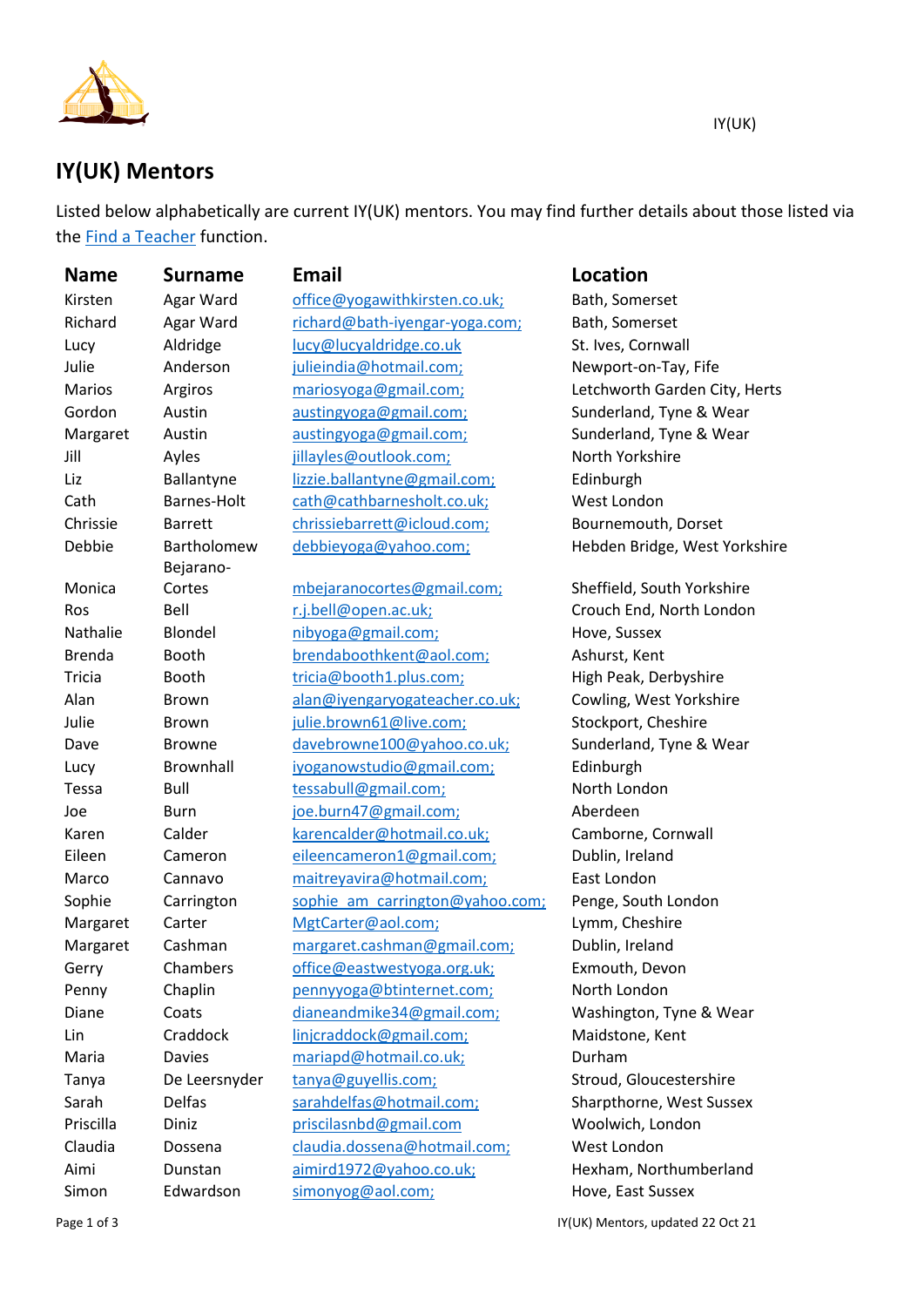Randall Evans [randallevans1@gmail.com;](mailto:randallevans1@gmail.com;) Lancing, Sussex Fiona Fallon [fiona.fallon33@gmail.com;](mailto:fiona.fallon33@gmail.com;) Warminster, Wiltshire Claire Ferry [claire@claireferryyoga.net;](mailto:claire@claireferryyoga.net;) Belfast, Northern Ireland Neil Gillies [neilkgillies@hotmail.com;](mailto:neilkgillies@hotmail.com;) Glasgow Toby Golds [yogitoby@gmail.com;](mailto:yogitoby@gmail.com;) Oxford Helen Graham [helengraham88@me.com;](http://www.ymlp.com/app/record.php?PHPSESSID=9e0154956a35cf4cf402665973e3d61b&id=3515&q=rpur2cxu&s=v) Hollybush, Ayr, Scotland Sheila Green [sheila@herefordshireyoga.co.uk;](http://www.ymlp.com/app/record.php?PHPSESSID=9e0154956a35cf4cf402665973e3d61b&id=5806&q=rpur2cxu&s=v) St. Weonards, Herefordshire Matthew Greenfield [info@matthewgreenfield.com;](mailto:info@matthewgreenfield.com;) Charlbury, Oxfordshire Aisling Guirke aisling guirke@hotmail.com; Dublin, Ireland Andrew Hall [andyhallyogi@yahoo.co.uk;](mailto:andyhallyogi@yahoo.co.uk;) Birmingham Sheila Haswell [sheilahaswell.yoga@gmail.com;](http://www.ymlp.com/app/record.php?PHPSESSID=9e0154956a35cf4cf402665973e3d61b&id=6247&q=rpur2cxu&s=v) High Wycombe, Bucks Jen Henwood [jen.henwood@yahoo.co.uk](mailto:jen.henwood@yahoo.co.uk) Brighton, East Sussex Sue Hill sue yoga@hotmail.com Winscombe, Somerset Tamara Hockey [tam@yoga-glos.co.uk;](mailto:tam@yoga-glos.co.uk;) Wotton under Edge, Glos Julie Hodges [juliehodges18@gmail.com](mailto:juliehodges18@gmail.com) Putney, South London Lydia Holmes lydiaholmes71@gmail.com; Chippenham, Wiltshire Frances Homewood [frances@sheffieldyogacentre.co.uk;](mailto:frances@sheffieldyogacentre.co.uk;) Sheffield Bonar Hutchinson [yogasarvasya@gmail.com;](mailto:yogasarvasya@gmail.com;) Glasgow Megan Inglesent [megan.inglesent@gmail.com;](mailto:megan.inglesent@gmail.com;) West London Trish James [patricia.james900@ntlworld.com;](mailto:patricia.james900@ntlworld.com;) Washington, Tyne & Wear Jill Johnson [jjyoga@mac.com;](mailto:jjyoga@mac.com;) Altrincham, Cheshire Lesley Johnston [lesleyjohnston202@virginmedia.com;](mailto:lesleyjohnston202@virginmedia.com;) Edinburgh Judith Jones [judith@judithjonesyoga.co.uk;](mailto:judith@judithjonesyoga.co.uk;) Lambourn, Berkshire Isabel Jones Fielding [isabel@movement4health.co.uk;](mailto:isabel@movement4health.co.uk;) Nottingham Khaled Kendsi [kkendsi@msn.com](mailto:kkendsi@msn.com) Harrow, Middlesex Marion Kilburn [marionkilburnyoga@hotmail.com;](http://www.ymlp.com/app/record.php?PHPSESSID=9e0154956a35cf4cf402665973e3d61b&id=1116&q=rpur2cxu&s=v) Manchester Alex Klein [kleinalex@hotmail.co.uk;](mailto:kleinalex@hotmail.co.uk;) Bridport, Dorset Liz Knowles [elizabethknowles1@googlemail.com;](mailto:elizabethknowles1@googlemail.com;) Shrewsbury, Shropshire Meg Laing [meg\\_laing@yahoo.co.uk;](http://www.ymlp.com/app/record.php?PHPSESSID=9e0154956a35cf4cf402665973e3d61b&id=3209&q=rpur2cxu&s=v) Edinburgh Stephen Lamont stephenlamont@yahoo.com: St. Albans, Hertfordshire Alicia Lester [aliciafearon@btinternet.com](mailto:aliciafearon@btinternet.com) Hexham, Northumberland Susan Long [susan@iyce.com;](http://www.ymlp.com/app/record.php?PHPSESSID=9e0154956a35cf4cf402665973e3d61b&id=1159&q=rpur2cxu&s=v) Ingatestone, Essex Rachel Lovegrove [lovegrove@orangetreeyoga.com;](mailto:lovegrove@orangetreeyoga.com;) Southampton Sue Lovell [sueyoga40@gmail.com;](mailto:sueyoga40@gmail.com;) Falmouth, Cornwall Larissa McGoldrick [larimcgoldrick@gmail.com;](mailto:larimcgoldrick@gmail.com;) Hatfield, Hertfordshire Wendy McGuire [wendymcguire32@hotmail.com;](mailto:wendymcguire32@hotmail.com;) South London Frances McKee [f.mckee2@gmail.com;](mailto:f.mckee2@gmail.com;) Glasgow Jayesh Mistry [jayesh.d.mistry@btinternet.com;](mailto:jayesh.d.mistry@btinternet.com;) Leeds, West Yorkshire Catherine Morgan [cath.morgan@hopevalleyyoga.co.uk;](mailto:cath.morgan@hopevalleyyoga.co.uk;) Sheffield, South Yorkshire Bridget Moriarty [yogainkerry@yahoo.com;](mailto:yogainkerry@yahoo.com;) Killorglin, Ireland Lisa **Morris Morris Mexicom** [lisa@morris.uk.com;](mailto:lisa@morris.uk.com;) **Bushey Heath, Hertfordshire** Alaric Newcombe [alaricnewcombe@gmail.com;](http://www.ymlp.com/app/record.php?PHPSESSID=9e0154956a35cf4cf402665973e3d61b&id=5320&q=rpur2cxu&s=v) North London Fionnuala Ni Mhairtin [fionnualanimhairtin@gmail.com;](mailto:fionnualanimhairtin@gmail.com;) Bray, Wicklow, Ireland Christina Niewola [chris@niewola.com;](http://www.ymlp.com/app/record.php?PHPSESSID=9e0154956a35cf4cf402665973e3d61b&id=1231&q=rpur2cxu&s=v) Congleton, Cheshire Mary Niker [maryniker@gmail.com;](mailto:maryniker@gmail.com;) Reading, Berkshire Corrina Norton [cori@wyevalleyyoga.com;](mailto:cori@wyevalleyyoga.com;) Hay-on-Wye, Herefordshire Barbara Norvell [Barbara.norvell@googlemail.com;](mailto:Barbara.norvell@googlemail.com) South London Lynda Ogle [ogleshome@yahoo.com;](mailto:ogleshome@yahoo.com;) Shrewsbury, Shropshire Jayne Orton [jayne@iyengaryoga.uk.com;](mailto:jayne@iyengaryoga.uk.com;) Birmingham